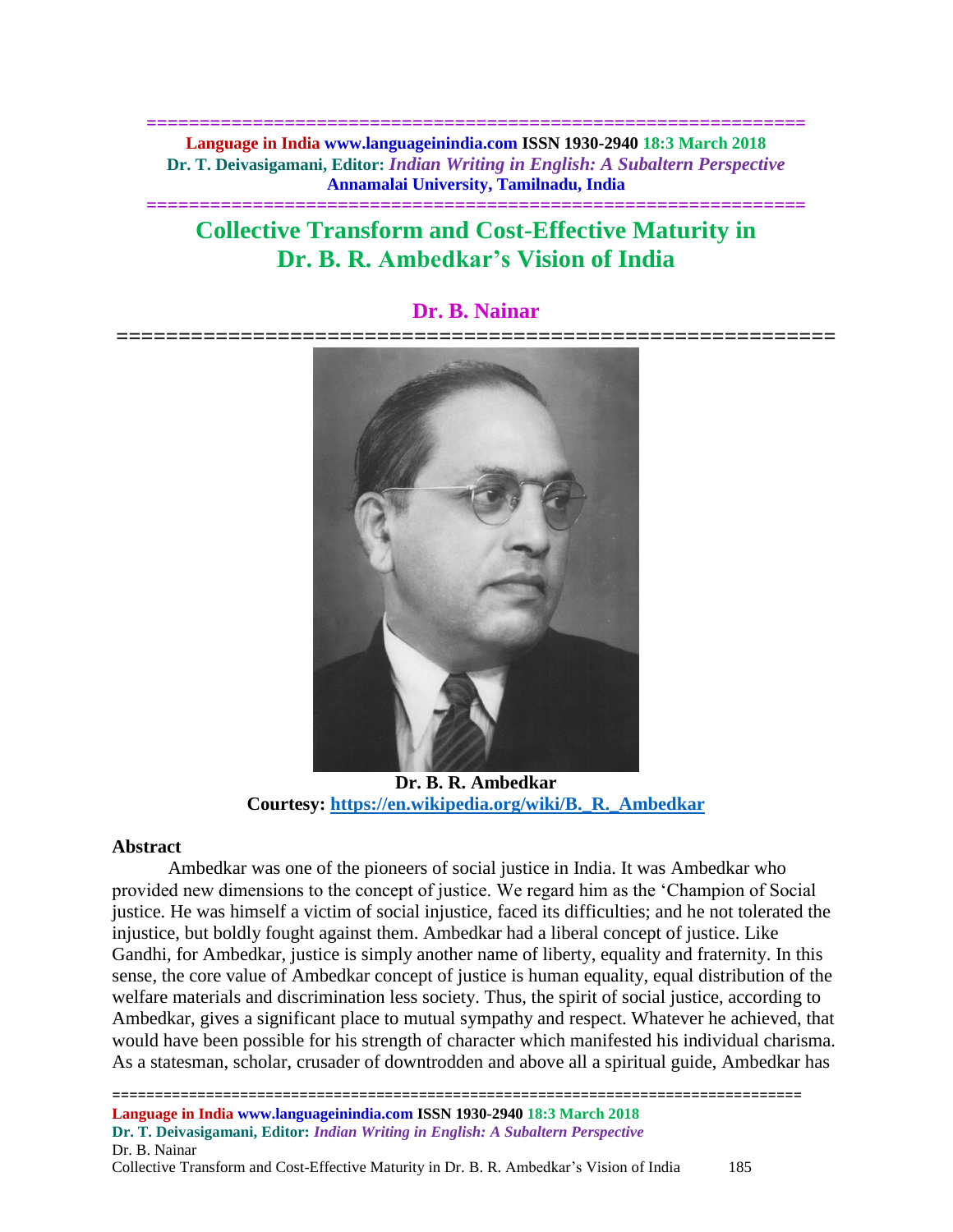left an indelible impression on the Indian History. His contribution to uplift the downtrodden made him a cult figure among the depressed classes. He now lives in the heart and mind of the millions of' the suffering people. They now look at him as immortal soul whose memory will even guide the nation on the path of social justice, liberty and equality. Thus, Ambedkarism is of great relevance to Indian society even today in achieving social justice, removal of untouchability, in establishing equality and freedom and true democracy. Democratic socialism is the key note of his political thought and constitutionalism is the only way to achieve it.

## **Introduction**

Babasaheb Bhimrao Ambedkar is one of the greatest figures of modern India who liberated a vast section of the Indian people from the debased, dehumanized, irrevocable condition of divine slavery. That is why; he was called, with devotional fondness, *Babasaheb*, the father by the destitute who goes resurrected into humanity. The Dalit bahujans, pay homage and respect, adore and worship their messiah, Babasaheb. Like the Buddha, he never made any compromise with injustice, never cared for prestige and self-aggrandizement. He was an uncompromising rebel against social injustice and inequality. He worked relentlessly for the regeneration of humanity, for the well-being of mankind, for the transformation of man and society. He was a great social liberal. His vision was to produce a new social order based on the principles of justice, equality and fraternity. Thus, the idea of justice, equality, liberty and fraternity was the crux of his activities. He regarded justice is the foundation of moral order and justice is related with equality. Justice is to be secured through Liberty, Equality and Fraternity. Equity signifies equality. In a nutshell, justice is simply another name for liberty, equality and fraternity so far as Ambedkar was concerned. In Ambedkar's philosophy, liberty and equality had a place, but he added that unlimited liberty destroyed equality and absolute equality left no room for liberty. To restrain absolute liberty, equality comes in picture. Equality recognizes equal basic rights of people. Positively, his social philosophy may be said to be enshrined in three words, liberty, equality and fraternity.

## **Objectives of the Study**

- 1. To Study the Influence of Ambedkar's thought on Dalit's assertion in Indian Polity.
- 2. To Study the Dr. Ambedkar as a major contributor to Indian constitution.
- 3. To suggest remedial measures to improve the life status of Dalit's
- 4. To Study the Discrimination at higher level teaching in Ambedkar's thought.
- 5. Impact an alternative Economic implication of Dalit's schemes conceived by Dr. Ambedkar.

## **Methodology**

I have studied mainly the primary Sources of Dr. B. R. Ambedkar and his writings and speeches published in several volumes by the Higher Education Department, Government of Tamil Nadu, which helped me to assess his concept of justice and equality and his vision to reconstruct Indian society on the principles of justice, equality, liberty and fraternity. I have also used several secondary sources related to Dr. Ambedkar like his biographies, works, relevance and contributions, comparative studies and critical reflection on Ambedkar's socio-political and economic thought written by noted scholars, in addition to that, the Constituent Assembly Debates, Journals, Magazines and Newspapers provided me some understanding about an icon of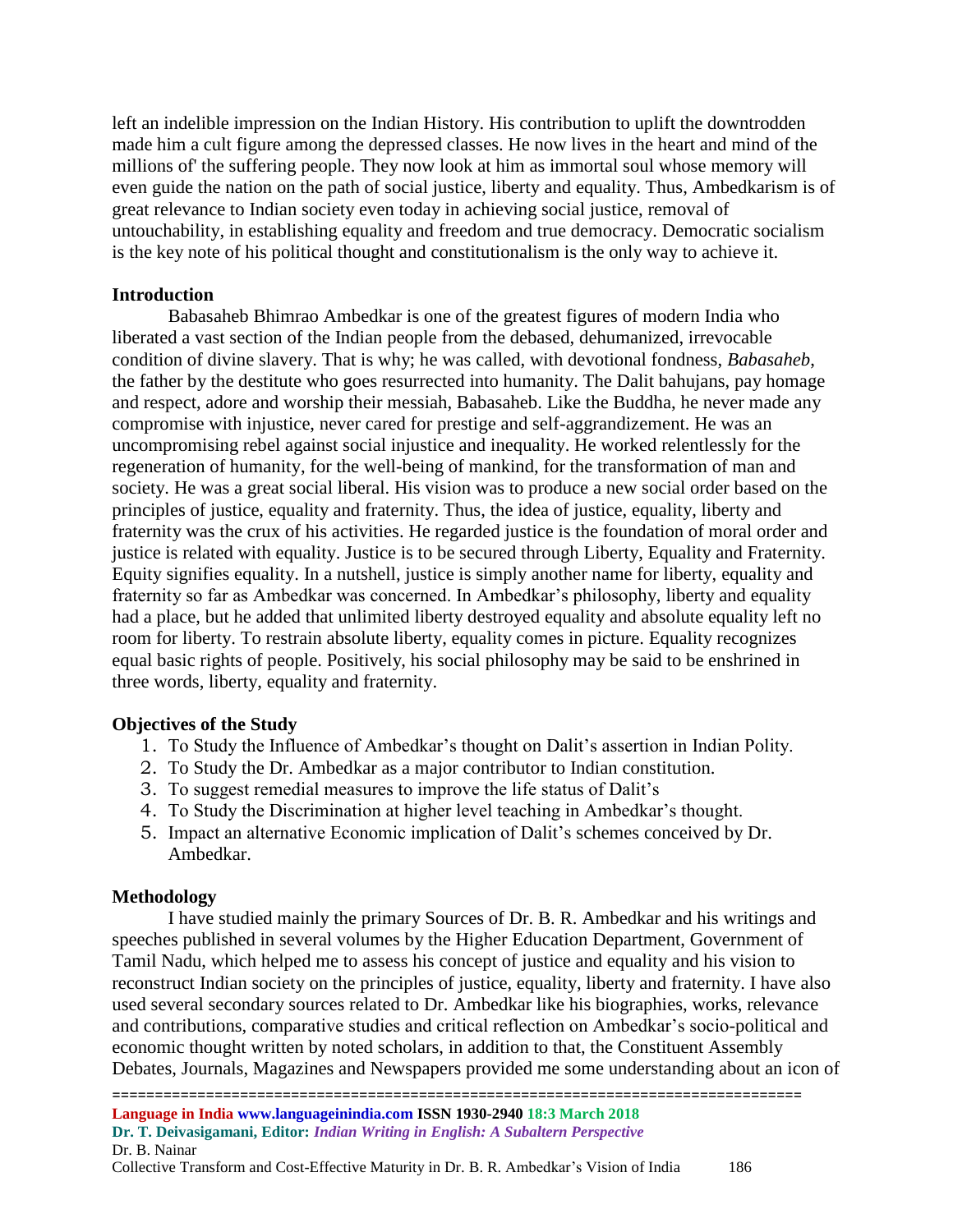inspiration who never rested till the end in his struggle to establish an egalitarian social system in India.

## **Influence of Ambedkar's Thought on Dalit's Assertion in Indian Polity**

In Post-independence India, the dominance of one political Party whose leadership was predominantly high Castes (Brahmins, Kshatriyas, Rajputs, Vaishyas) who had monopolized democratic institutions like Administration, Legislature, Judiciary, Bureaucracy, Ownership of land, Educational institutions and the media. From top to bottom it is controlled by the Caste Hindus. Ambedkar was convinced that the depressed class people cannot capture political power by joining in the mainstream political party. However, he was very much pragmatic and wanted his people to be a ruling Community in this country with separate Political Party. For him, it is not enough to be electors only, so also it is necessary to be law-maker. Hence, he strived hard to evolve untouchables into a formidable force on the political landscape of India. He located the political power in the people. Political power, to him, is the key to all social progress and the Dalits and Tribal can achieve their salvation by capturing political power and organizing themselves into a third party.

Dr. Babasaheb Ambedkar had given advice to the people of the Dalit's, Tribals and neglected Other Backward Classes in the country to get together and form a separate political party and organization of their own so that they can protect their self-respect and take their society forward in every respect. The Constitution of free India has made the Backward Classes, the Scheduled Castes and the Scheduled Tribes virtually the masters of the country. Joining hands with the Scheduled Castes for apolitical party may improve their conditions as SC and OBC constitutes majority of the population of the country. Keeping in mind all these factors Ambedkar formed the Scheduled Caste Federation in 1954, to give more emphasis on the caste politics and secure the interests of the Scheduled Castes. But the poor performance of the party in the first general election 1952 compelled Ambedkar to find out a new political strategy and finally SCF was converted into the Republican Party of India (RPI) in 1956, with the aim to bring together the Scheduled Castes, Scheduled Tribes and Other Backward Classes into a single political platform.

## *Dalit* **and Bahujan Samaj Party**

The term "*Dalit*" is a Sanskrit word. Though the term Dalit represents a broader social category of poor and downtrodden people, mainly the Scheduled Castes, Scheduled Tribes and Other Backward Classes but in day –to- day usage in political discourse, the term is so far mainly confined to Scheduled Castes. When the Bahujan Samaj Party came to power in UP, Mayawati strongly attacked the upper caste people for using the term *harijan* in print and electronic media. Due to severe protest from different quarte's of Dalit organizations the Scheduled Castes are being called Dalit. Ambedkar's dream to make it a national political party to liberate the depressed classes remains unfulfilled as the party remains confined within different sub-castes of Mahar Community of Maharashtra. The Republican Party of India was fractionalized and its leaders are under the control of upper caste party. Later the miracle of Kanshi Ram gave India to its most powerful Dalit Party (BSP).

================================================================================= **Language in India www.languageinindia.com ISSN 1930-2940 18:3 March 2018 Dr. T. Deivasigamani, Editor:** *Indian Writing in English: A Subaltern Perspective* Dr. B. Nainar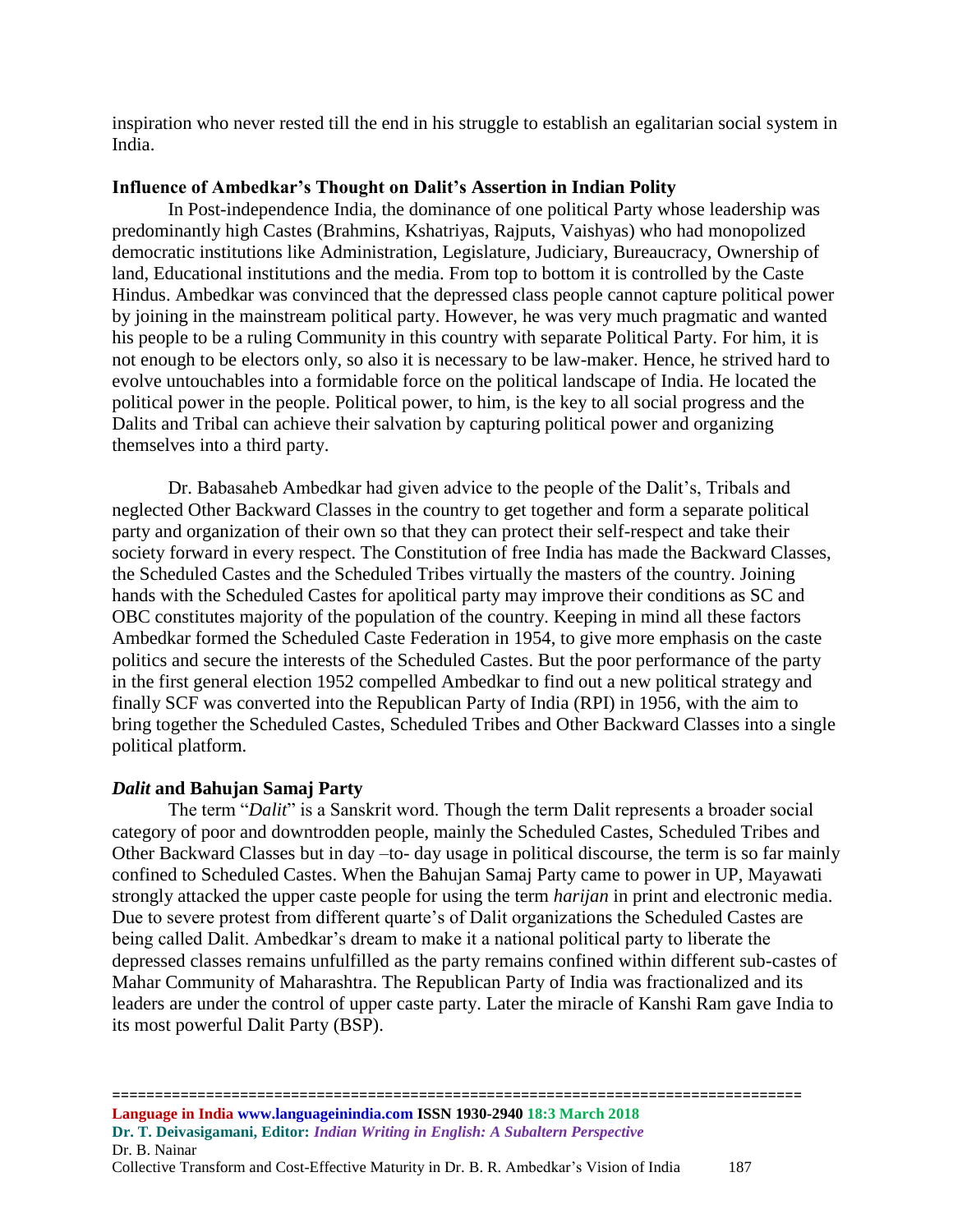In 1971 Kanshi Ram launched the Scheduled Castes and Scheduled Tribes, Other Backward Classes and Minority Communities Employees Association by applying the strategy initiated by Ambedkar to aggregate all castes and tribes who were victims of discrimination relating to their social status. In 1983 was used by Kanshi Ram to pave the way for the formation of Bahujan Samaj Party. Finally, the Bahujan Samaj Party (BSP) was launched on 14th April 1984 on BabasahebAmbedkar's birth anniversary. Kanshi Ram Saheb selected the Party flag and symbol as *'Elephant*' and '*Blue Flag'*. '*Babasaheb Tera Mission Adhura Kanshi Ram KarengePura'* (BabaSaheb Ambedkar, your mission remains unfulfilled, Kanshi Ram will complete it). The Bahujan Samaj Party is the only representative party of the Dalits, exploited, and neglected, Backwards and poor people of other communities in the country. Finally, BSP became a national political party in 1996, at that time it was in the eighth rank. Mayawati's as a Chief Minister her main political focus was to appoint Dali administrators in different sectors and create 'Ambedkar Villages' for the overall advancement of Dalit community.

Moreover, Kanshi Ram's effort to transform Bahujan Samaj into apolitical force was parallel with Ambedkar's policy. Despite of BSP's inconsistent performance in elections the party has emerged as a strong National political party in the era of coalition political scenario of Indian polity. The founder of Bahujan Samaj Party, the torch–bearer of self-respect and humanitarian movement of the BSP, "Bahujan Nayak" Manyavar Shri Kanshi Ram JI's untimely and sad demise on 9thOctober, 2006 brought a huge shock to the people of Bahujan Samaj. During his life time Kanshi Ram had declared Kumari Mayawati as his 'political heir and successor'. Ehen Mayawati, the President of the party and Satish Chandra Mishrs (Brahmin), now the National General Secretary of the party worked had in bringing the upper caste people to BSP fold and also set up Dalit-Brahmin *Bhaichara* (Dalit-Brahmin brotherhood) Committee across the state. In 2007 Assembly election verdict BSP found its own19government. The BSP government has taken '*New Positive Reservation initiatives*' for first time in our country giving reservation for Scheduled Cases/ Scheduled Tribes, OBCs, Religious minorities and Upper Castes in the state. The BSP is not against any Caste or ideology.

The Bahujan Samaj Party's Movement is humanitarian movement and it wants to establish an '*Equalitarian Social Orde*r' breaking down the Unequal Social System of India. The unique character of BSP is that in Independent India, it is the first National Political Party of India founded by a Dalit and also led by Dalit leadership. Along with the Constitutional right to vote Dalits, BSP has given them power to vote. It is the Bahujan Samaj Party that given strength and power to Dalits and Backwards people to be a ruler of this country. To what extent did the authority of kings vary over distance and in relation to local conditions of geography and socioeconomic organization?

#### **Dr. Ambedkar as a Major Contributor to Indian Constitution**

Dr. Ambedkar had imprinted his mark of talent and vision in drafting Indian Constitution. His statesman qualities can easily visible each and every article of Indian Constitution. Ambedkar preferred the parliamentary system In England than the Presidential System in America. Dr. Ambedkar described the role of President as "He is the head of the state but not the executive. Here presents to nation but does not rule the nation. He is the symbol of the nation. His place in the administration is that of a ceremonial device on a seal by which the nation's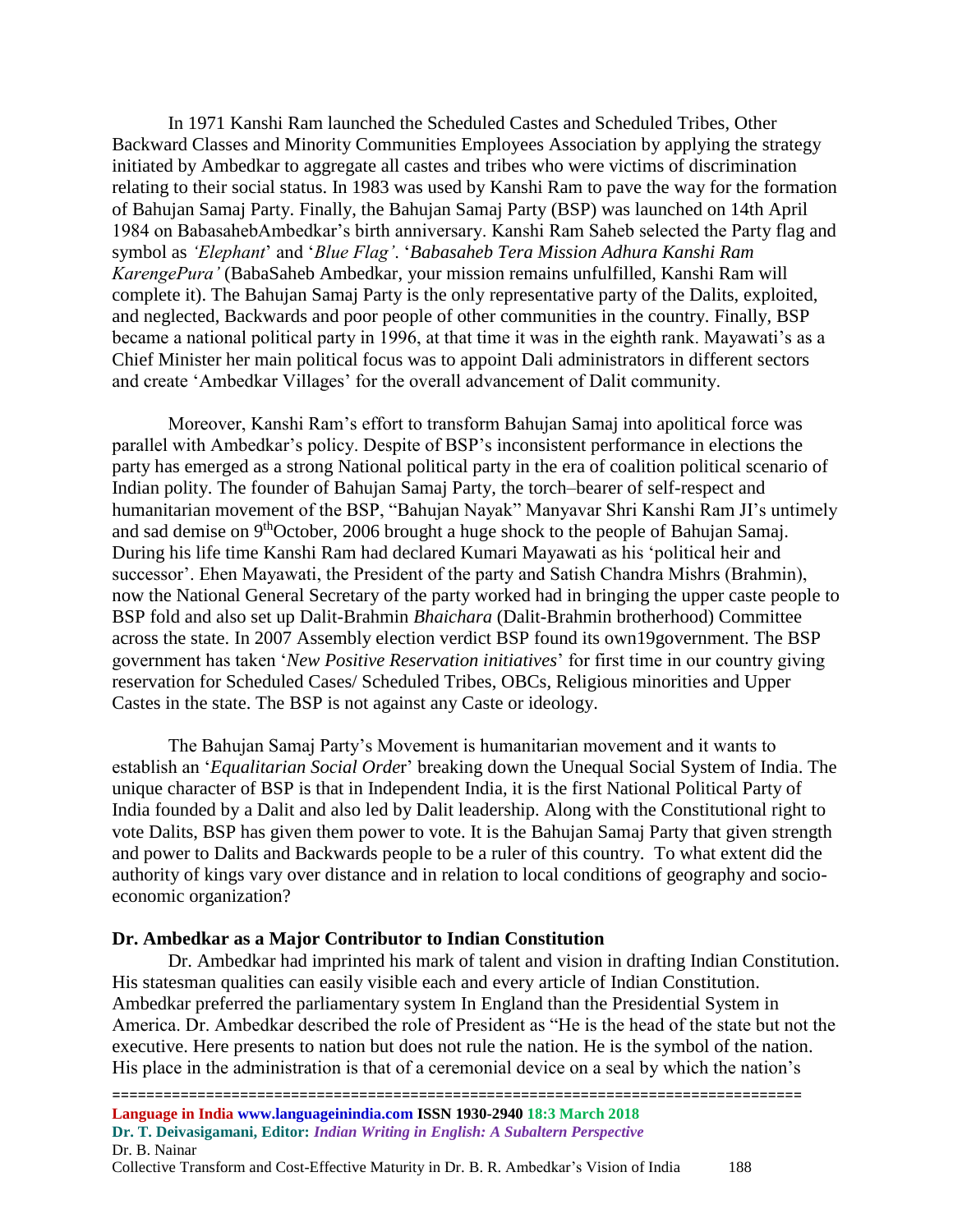decisions are made known … The president of the Indian union will be generally bound by the advice of the Ministers.

He can do nothing contrary to their advice nor can he do anything without their advice". He strongly supported for federal system. He said "The Draft constitution is, Federal Constitution is a much as it establishes what may be called Dual polity. This Dual polity under the proposed constitution will consist of the union at the center and the states at the periphery each endowed with Sovereign powers to be exercised in the field assigned to them respectively by the constitution…The draft constitution can be both unitary as well as federal according to the requirements of time and circumstances. In normal times, it is framed to work as a federal system. But in times of war it is so designed as to make it works though it was a unitary system".

Dr. Ambedkar supported the minorities' rights that "It is wrong for the majority do deny the existence of minorities. It is equally wrong for the minorities to perpetuate themselves. A solution must be found which will serve a double purpose. It must recognize the existence of the minorities to start with. It must also be such that it will enable majorities and minorities to merge somebody into one. The solution proposed by the constituent assembly is to be welcomed because it is absolution which serves this twofold purpose". Dr. Ambedkar clarified about the criticisms of The Directive Principles of state of policy as "whoever captures power will not be free to do what he likes with it. In the exercise of it, he will have to respect these instruments of instructions which are called Directive Principles. He cannot ignore them. He may not have to answer for their breach in a court of Law. But he will certainly have to answer for them before the electorate at election time".

Dr. Ambedkar stated about Article 32 that "It I was asked to name any particular article in this as the most important an article without which the constitution would be a nullity I would not refer to any other article except this one. It is the very soul of the constitution and heart of it". Dr. Ambedkar said about independent Election Commission that "the greatest safeguard for purity of elections, for fairness in elections, was to take away the matter from the hands of the executive authority and to hand it over to some independent authority". He remarked about the constitution as "It is workable, it is flexible and it is strong enough to hold the country together both in peace time and in war time. Indeed, if I may so, if things go wrong under the new constitution, the reason will not be that we had a bad constitution what we will have to say is that man is vile".

## **The Bhopal Declaration**

Some of intellectuals among SC/STs and politician, social reformers gather in Bhopal in January 2002 and come with agenda for SC/STs empowerment known as The Bhopal Declaration. Accordingly, ensure that each SC/STs family will own enough cultivable land for socio-economic well-being. The law must be amended to ensure that lengthy litigation with the ulterior motive of denying SC/STs of legal redresses is not resorted to. Enact legislation and enforce the right of SC/STs, agricultural laborers to living wages, to gender parity in wages, to job security, to better working conditions and welfare measures, and ensure punitive measures against offenders.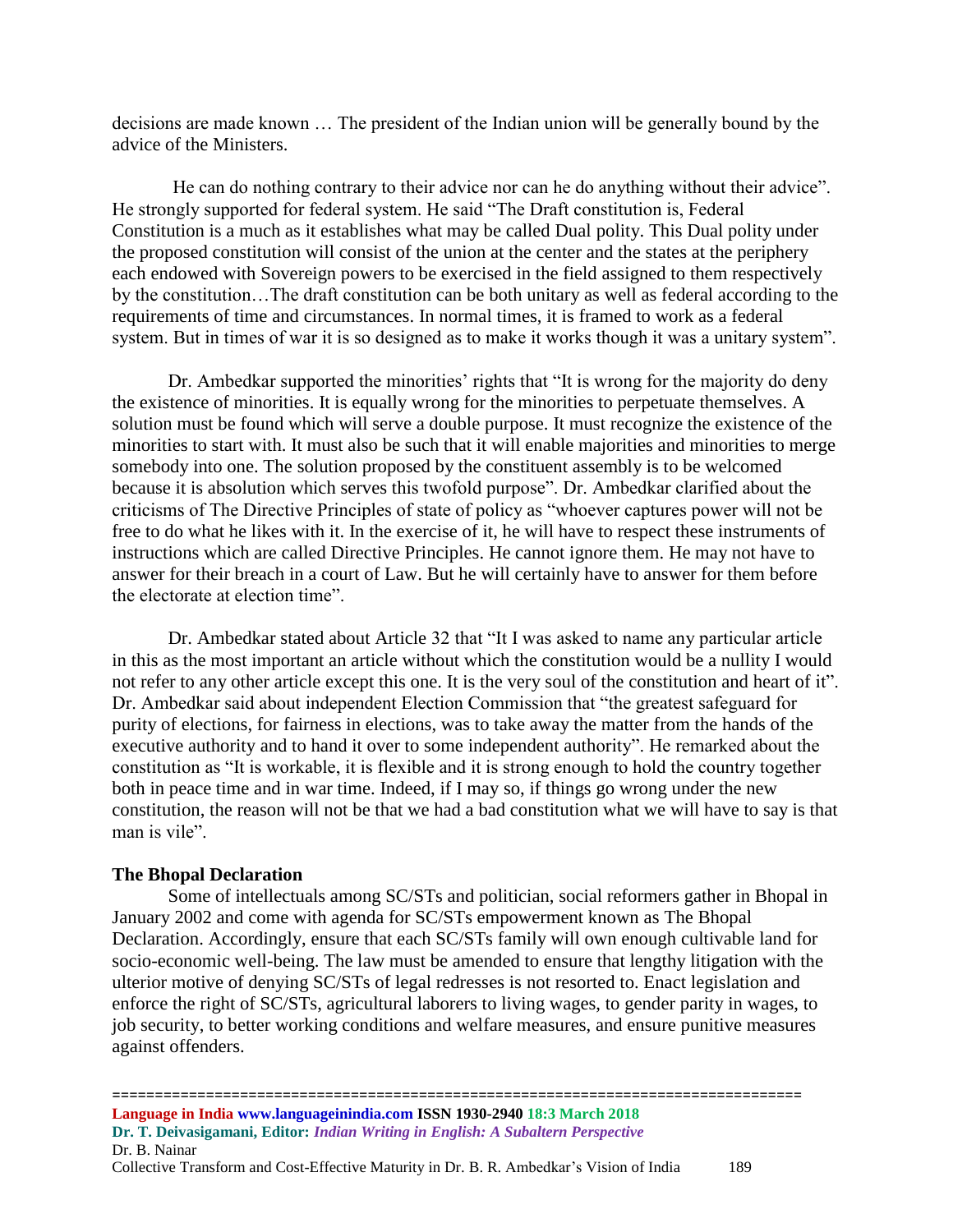Enforce with stringent measures the Bonded labor system (Abolition) Act, 1976 and abolish forthwith child labor to ensure freedom with dignity for all the SC/STs Make the reservation quota applicable in all the public and private educational institutions from primary to technical and professional levels. Implement effectively in letter and spirit the SC/ST (Prevention of Atrocities) Act, 1989 and Rules 1995, especially with regard to atrocities against SC/STs women, and accordingly prosecute the dominant caste leaders and their minions who stoke the fire of caste clashes and the police officials acting in connivance with them.

Ensure that in all state and national budgets allocations are made as per the proportion of SC/ST population and penal action taken against not utilization or diversion of funds meant for these sections. The state must assume sole responsibility in protecting the SC/ST. Make it statutory for parliament and state Assemblies to debate on the Annual Reports of the National and state level Commissions for SC/ST and Safari karmcharis within the following year, and ensure that these annual reports and the action-taken reports of the government are made public. Make reservation mandatory in the private and corporate sector in the same proportion as in the public sector. These are some of the suggestions of the Bhopal Declaration. But unless the mind set of upper caste Hindus changes the implementation of these provisions are not possible. Identity SC/STs and OBC are in majority in India. They should have their own identity in the Democratic society like India because of self-identity all these depressed castes people can organized themselves and fight for justice through democratic ways. Dr. Babasaheb Ambedkar has shown us the path of conversion to Buddhism. All SC/STs and OBC should follow the way shown by Dr. Babasaheb Ambedkar and embraced.

Buddhism will be the identity of depressed castes being in majority they can have their own government in democratic society and use the political power to empower themselves and establish the just society based on the principle of liberty, equality, justice, and fraternity. I conclude with the words of Dr. Babasaheb Ambedkar that, "turn in any direction you like, caste is the monster that crosses your path. You cannot have political reform; you cannot have economic reform, unless you kill this monster".

#### **Remedial Measures**

Special Central Assistance (SCA) for the special component plan (SCP) is a major scheme for the welfare and development of SCs. Under the scheme 100% assistance is extended to supplement the efforts of the states/ UTs for ensuring rapid socio-economic development of SC specially those living below the poverty line. Allocation for 2005-06 was Rs 407.36 Cr. for economic development of these disadvantaged groups through income generating schemes, special financial institutions have been set up Namely Scheduled Castes Finance and Development Corporation (NSCFDC) National Safari Armchair Finance and Development Corporation(NSKFDC) National Backward Classes Finance and Development Corporation (NBCFDC) and National Minorities Development and Finance Corporation (NMDFDC) The Protection of Civil Rights (PCR) Act 1955, and the SC/ST Prevention of Atrocities (POA) Act,1989 are two important legal instruments to prevent/curb persistent problems of social discrimination, prevalence of social evils like untouchability and cases of exploitation and atrocities against these disadvantaged groups. But as I said earlier that, because of prejudice mind set of upper castes Hindus these tools are not implements in right spirit. The upper castes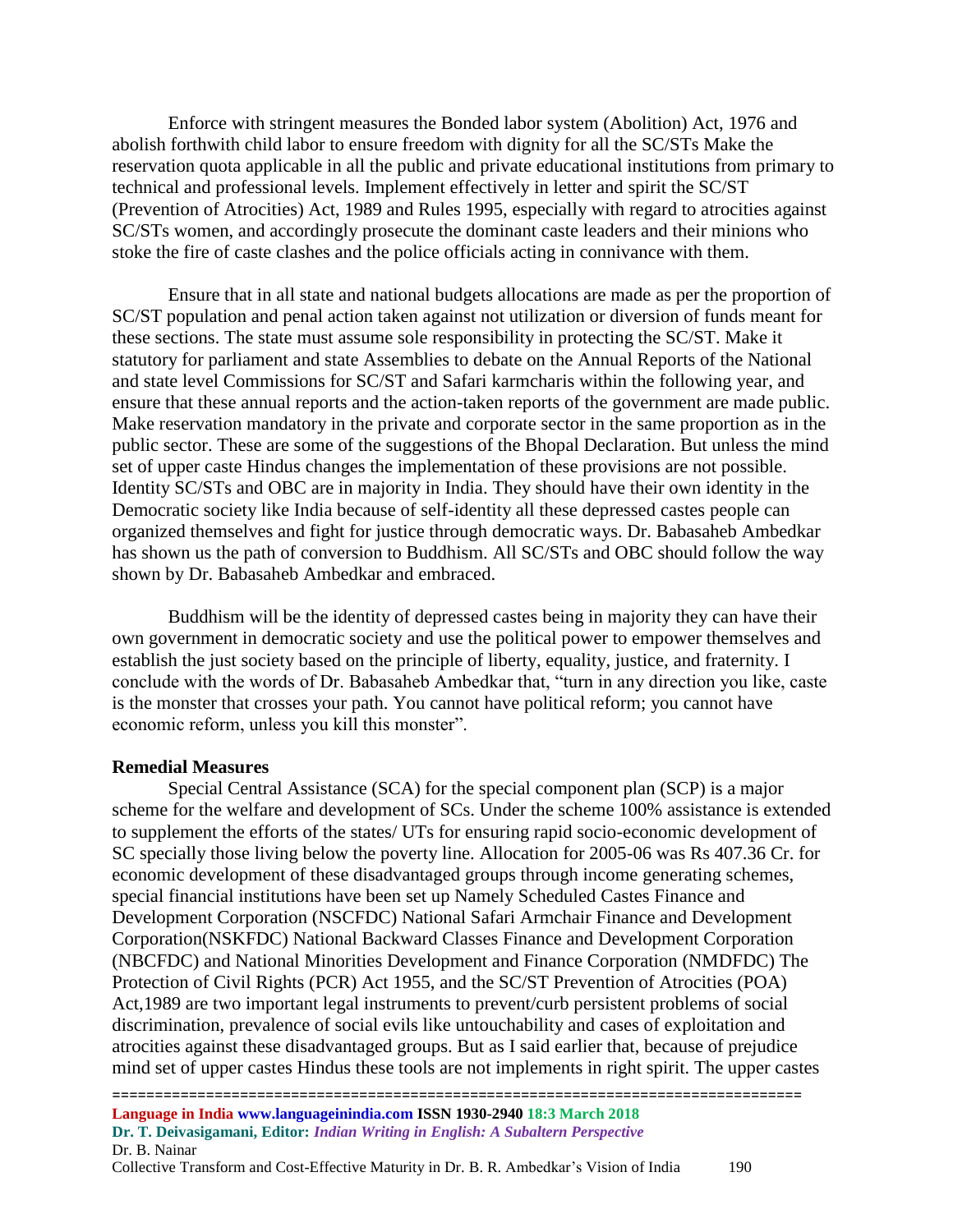Hindus always find different loopholes to avoid the implementation of the Act and therefore, the exclusion of SC/STs continued.

## **Discrimination at Higher Level Teaching**

Thorat Committee was appointed by the government to find out the reported discrimination in India's most reputed All-India Institute of Medical Sciences (AIIMS) in New Delhi. The report revealed that, the struggle that SC/ST students face to enter premier institutions of higher learning seems mild compared to what they have to put up with later. On top of coping with academic challenges and a totally unfamiliar environment, many Dalit students have to deal with the hostility that comes with being a "reserved category student". Most of the students complained that teachers were inaccessible and plain indifferent towards them. The committee found that over a period of time, SC/ST students have moved from their allotted rooms to be closer to other SC/ST students. The one-month of ragging to which the authorities turn a blind eye is sheer hell for these students since they are publicly subjected to caste-based questions, taunts and jeering. Many of the students said they moved because their rooms would be locked from outside repeatedly while they were in, vulgar abuse would be scrawled on the doors and it would be made clear that this would stop only if they moved to floors where other SC/ST students stayed.

They also faced social isolation, refusal to share books and notes and objections to sharing seats in class. As far as SC/ST faculty are concerned, their written complaints to the committee are of a serious nature, ranging from non-filling of reserved posts to denial of opportunities to develop better skills and gain further experience. Similar situations were revealed in the IIT Powai, in Mumbai two years back.

## **Economic Implication for Dalits**

Bank credits to SC/ST to run their own businesses have also declined. Data from RBI shows the amount of credit per capita received by SC/ST declined from Rs 495 in 2003 to Rs 285 in 2011and further to Rs225 in 2014. In fact the number of small borrowable accounts of them declined from 77 to 23 per thousand. The Indian system of exclusion on the basis of castes has also been clearly reflected in the National Sample Survey Organization's (NSSO) Report (2014-15). It is revealed from the report that 40.94 % out of total population are OBC, 19.59 % are SC and 8.63 % are STs. Approximately70 % of Indian population is backward castes population as per Hindu Social Order.

The second important point revealed by report is that, 91.4 percent of STs, 79.8 percent of SCs and 78.0percent of OBC live in rural areas. The third point is that, the economic growth seems to be reflecting in the expenditure of urban India, which is spending nearly double the amount on an average compared to the rural areas. The per capita monthly expenses of people living in urban areas were Rs. 1052.36 a month as against Rs 558.78 of those in rural areas. With minor exceptions, the general level of spending of SCs and STs was lower than the OBCs and the others, while that of the OBCs was lower than that of others. According to the NSSO survey, the all India average spending by rural STs was the lowest at Rs 426.19, followed by rural SCs at Rs. 474.72, OBCs Rs 556.72 and others Rs 685.31. In urban India, STs spent Rs 857.46, SCs 758.38, OBCs Rs 870.93 and others Rs 1,306.10 in a month on an average.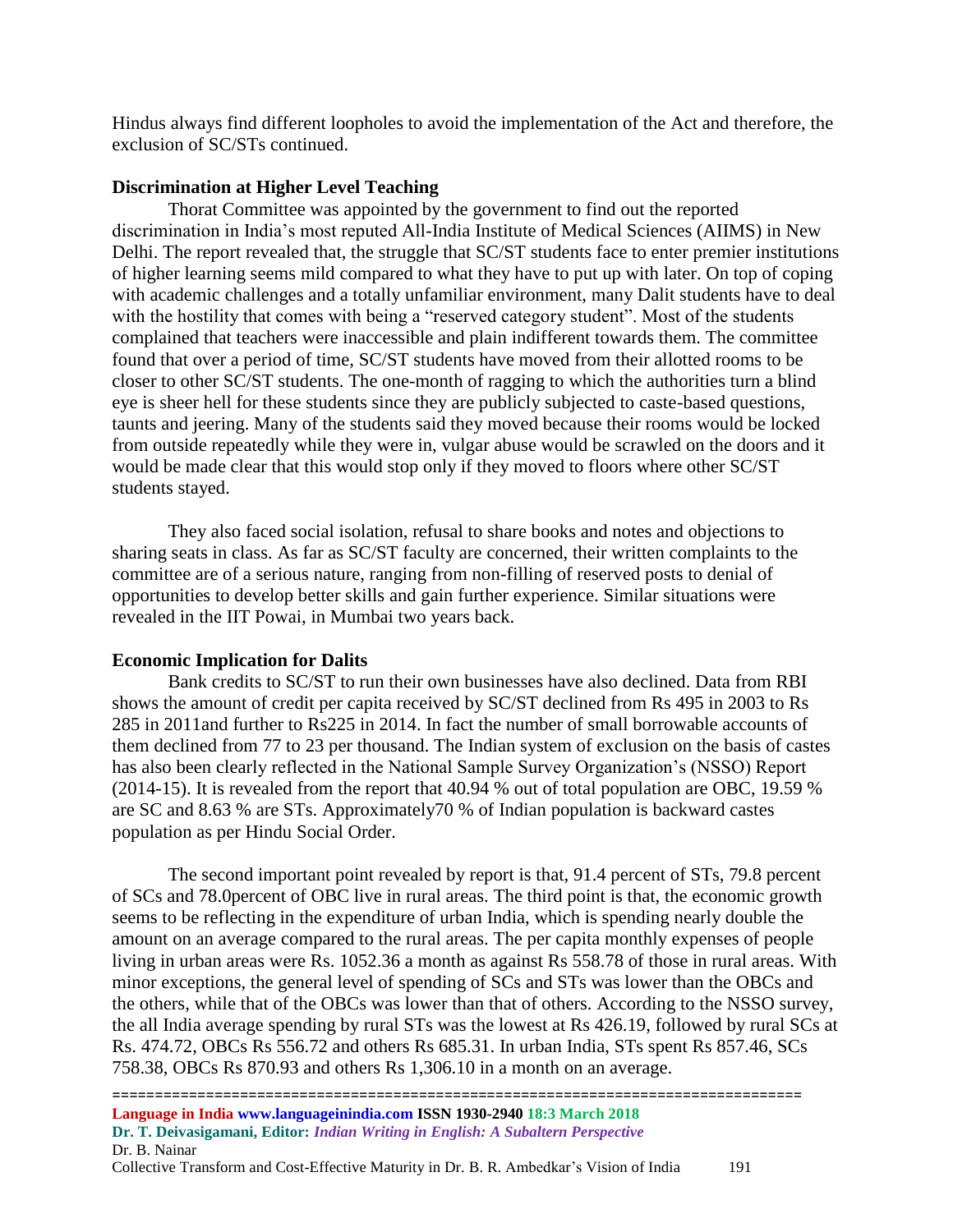These are the implications of social exclusion of SC/STs from main stream of development in our country. As an economic organization caste is therefore, a harmful institution in as much as it involves the subordination of man's natural powers and inclinations to the exigencies of social rules. Economic survey (2014-15) says, if people are healthy, educated and adequately skilled, they can participate fully and contribute more to economic development process. However, India's overall performance on human development has been poor in last decade. Infant mortality rate have been much slower than expected. There is widespread under nutrition among women and children and maternal and child health still remains areas of concern. UNDP's global Human Development Report (HDR) for 2005 ranks India at 127 out of 177countries of the world in term of a composite Human Development Index (HDI) for 2015.

## **Special Component Plan**

For raising SC/STs families above poverty line, there is a Special Component Plan (SPC) under which each central ministry and all state governments are supposed to allocate funds in proportion to the scheduled castes population. According to the Mid-Term Review of the  $12<sup>th</sup>$  five year plan (2012-13) only 14 out of 37 central government ministries had complied with this.

It is reported in review of the state corporations, the National Institute of Financial Management (NIFM) in 2015 paints a shocking picture. Most of these agencies have parked their funds in fixed deposits instead of giving loans to needy SC/ST it's on an average; their equity– debt ratio was 65:35. The report says that there is widespread irregularity in selection of beneficiaries–cases of submitted lists not matching actual recipients have been recorded. Most state corporations have not prepared accounts for anything between 6 to 16 years. A Parliamentary Committee looking into the working of NSCFDC found that between 2011and2014, only 281 SC/STs artisans had been provided loans in the whole country. Another problem is declining allocation and even lower utilization. In the past decade, central government spending on welfare of SC/ST and OBC declined from a tiny 0.005% of the total non- plan revenue expenditure to 0.004%. Plan expenditure for this purpose declined from 2.4% to 1.6%over the same period.

## **Conclusion**

Dr. Ambedkar's was a short life and yet a most remarkable one. He rose up from dust, from being treated worse than an animal to becoming the father of the Indian Constitution. Dr. Ambedkar was truly a multi-faceted personality. A veritable emancipator of Dalit's, a great National leader and patriot, a great author, a great educationalist, a great political philosopher, a great religious guide and above all a great humanist without any parallel among his contemporary. All these facets of Ambedkar's personality had strong humanist underpinnings. It is only regrettable that the press in the past as well as the contemporary has projected Ambedkar mainly as a great social rebel and a bitter critic of the Hindu religion. Critics of Dr.Ambedkar have ignored his basic humanistic instincts and strong humanitarian convictions behind his every act or speech throughout his life. Thus we conclude Dr. Ambedkar was one of the foremost makers of Modern India.